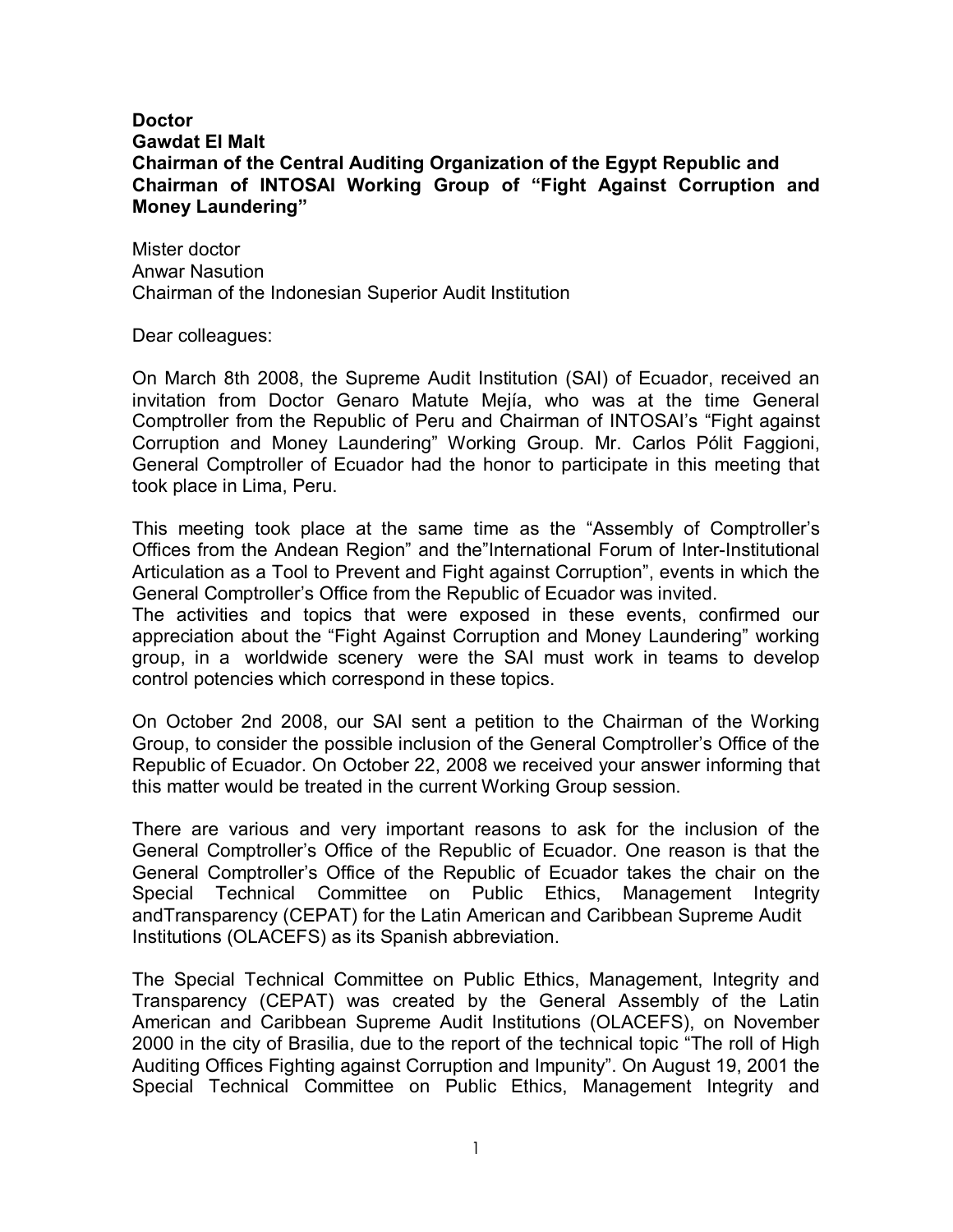Transparency (CEPAT) was established which included the SAI from Colombia, Ecuador, Nicaragua, Panama and Peru.

The general and specific goals of CEPAT can be described this way:

- Disclosure of strategies and experience against corruption.
- Search of international organization support.
- Organization of regional and sub regional events.
- The creations of a data bases on topics that concern and serve all the members of the Latin American and Caribbean Supreme Audit Institutions (OLACEFS).

These objectives join harmoniously with those of the "Fight against Corruption and Money Laundering" Working Groups, in such way that we consider the inclusion of CEPAT's working plan for 2008 and 2009 to achieve proximity for an integration plan. The goal is that all the advances on technical, practical, discussions and other activities that are fulfilled by the working group will strengthen the Regional SAI through a communication bridge done by the SAI of Ecuador.

Many of the activities that the Special Technical Committee on Public Ethics, Management Integrity and Transparency (CEPAT) have planned for this year are:

- Public Ethics Course, second edition.
- An International Recovery of Values Competition.
- Development of the rules for the International Competition on Public Involvement..
- Diagnose of the ethical management of the SAI of "Latin American and Caribbean Region" (OLACEFS).
- Issue the Special Technical Committee on Public Ethics, Management Integrity and Transparency (CEPAT) third Information Bulletin.
- Work Meeting with all of the members of the Special Technical Committee on Public Ethics, Management Integrity and Transparency (CEPAT).

Our objectives are to mutually grow since we have the desire to contribute with the Working Group according to our capacities.

It is important to mention, that our main motivation sets on the new structure of the Ecuadorian State, based on the new Constitution of the Republic of Ecuador that was approved by vote on September 2008. Among other important contributions, it refers to the creation of the Transparency and Social Control Function, being this